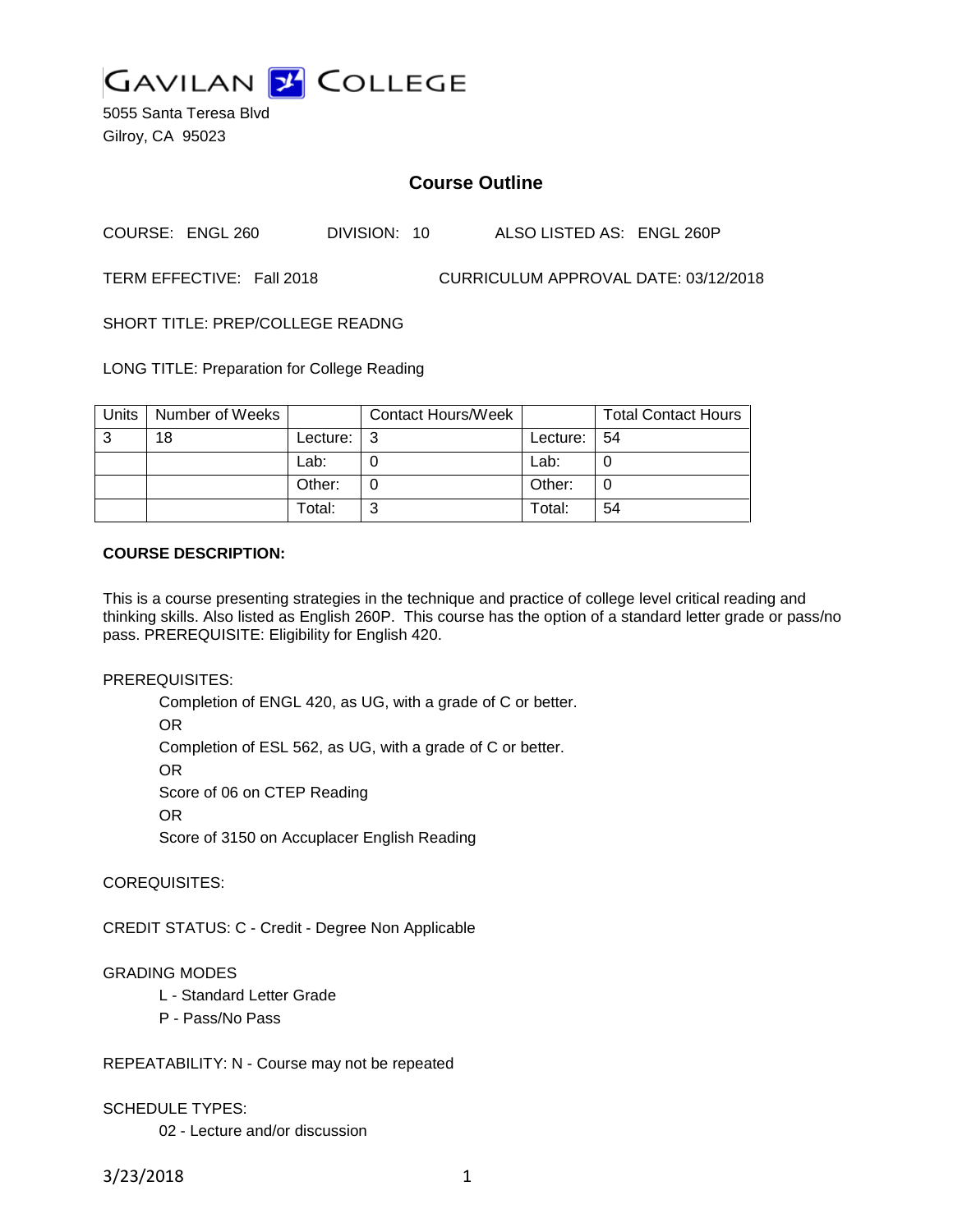## **STUDENT LEARNING OUTCOMES:**

1. Students will distinguish between fact and opinion, identify bias, and employ critical thinking skills, such as metacognition, analysis, synthesis, and inference.

Measure of assessment: journals, quizzes, analysis responses, etc.

Year assessed, or planned year of assessment: 2018

Semester: Fall

2. Students will demonstrate the ability to respond to readings through paraphrasing , summarizing, interpreting, and evaluating texts.

Measure of assessment: summaries, annotations, quizzes, written responses, presentations, etc.

Year assessed, or planned year of assessment: 2018

3. Students will decipher and discuss a text's main idea, supporting points, tone, purpose, figure of speech, point of view, and rhetorical mode.

Measure of assessment: quizzes, written exams, journals, written demonstrations, class discussions, presentations, etc.

Year assessed, or planned year of assessment: 2018

4. Students will apply research skills to enhance reading comprehension, such as finding background information on a given text and evaluating sources.

Measure of assessment: research journals, research projects, quizzes, written exams, etc.

Year assessed, or planned year of assessment: 2018

5. Students will distinguish components and functions of a variety of texts and genres, including textbooks, scholarly journal articles, newspaper articles, essays, non-fiction, fiction, and poetry.

Measure of assessment: annotations, journals, written responses, quizzes, etc.

Year assessed, or planned year of assessment: 2018

6. Students will utilize a variety of strategies for improving comprehension and vocabulary, such as through activating schema, distinguishing the link between reading rate and comprehension, creating graphic organizers, writing journals, and utilizing context clues, and applying effective study skills.

Measure of assessment: journals, presentations, quizzes, written responses, etc.

Year assessed, or planned year of assessment: 2018

### **CONTENT, STUDENT PERFORMANCE OBJECTIVES, OUT-OF-CLASS ASSIGNMENTS**

Curriculum Approval Date: 03/12/2018

12 Hours

CONTENT: Introduction of course and general college information; participate in

ice breakers and community building activities; utilize

graphic organizers for

reading assignments; work in small groups with reading assignments and graphic

organizers; practice and learn vocabulary in context and dictionary skills,

introduce reading

process.

HOMEWORK: Read various college-level essays and answer questions, annotate, and/or provide written responses; study vocabulary.

STUDENT PERFORMANCE OBJECTIVES: To gain an understanding of the

course

procedures and objectives; to gain a sense of belonging and identity in the academy; to gain communication and interaction skills, to learn new vocabulary; to practice and gain skills for

college-level reading; to gain better understanding of the reading process.

15 Hours

CONTENT: Introduce and practice deciphering main idea and supporting points; utilize graphic organizers for reading

3/23/2018 2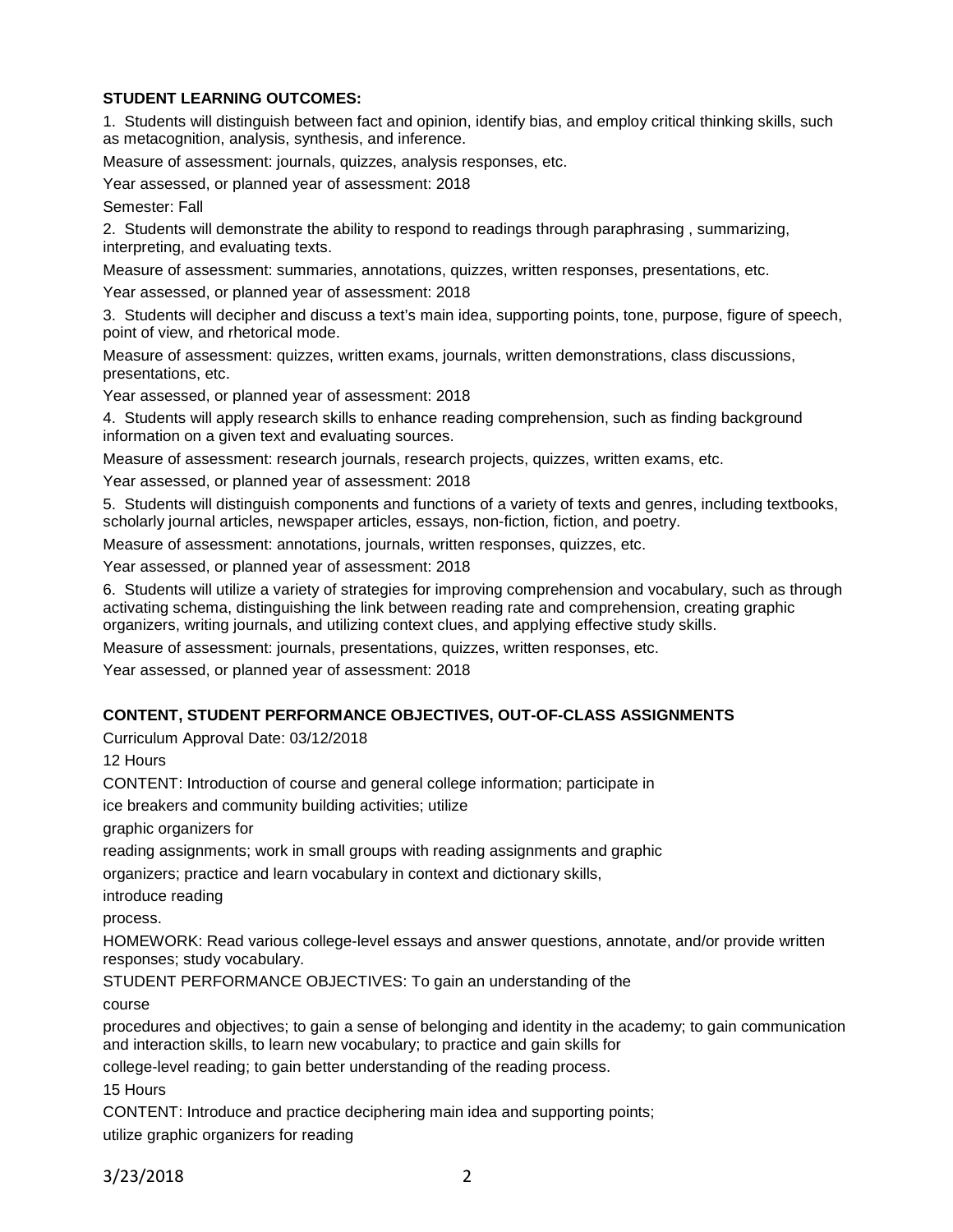assignments; work in small groups with

reading assignments; learn and practice analysis, comparison/contrast, synthesis, inference, and classification; practice questioning techniques; practice and

learn vocabulary-building techniques; continued discussion of reading process; learn about learning styles and study skills;

learn about and practice reading rate and rate flexibility; test for

reading rate.

HOMEWORK: Read various college-level essays and answer questions, annotate, and/or provide written responses; practice faster reading rate; study vocabulary.

#### STUDENT PERFORMANCE

OBJECTIVES: To decipher and explain main ideas and

supporting points; to practice utilizing tools for reading comprehension; to

learn new vocabulary; to gain communication and interaction skills; to

understand reading rate; to gain better understanding of the reading process and themselves as learners 15 Hours

CONTENT: Learn and practice summarizing and paraphrasing college-level essays;

practice

inference and other reading techniques; work in small groups with full-length book text and book project; utilize graphic organizers in group work; learn and apply study techniques; learn

best practices for responding to college-level reading response questions, including quoting and paraphrasing and using RAPS; take mid-term.

HOMEWORK: Read book-length text and complete book project

assignments;

create summaries; complete quote journal; study for midterm.

STUDENT PERFORMANCE OBJECTIVES: Create an effective summary; to respond effectively in writing to college-level reading

response questions; to learn and practice utilizing tools for reading comprehension of a book-length text; to gain communication and interaction skills; to utilize study skills and demonstrate

comprehension by taking midterm exam.

10 Hours

CONTENT: Continue learning about and practicing effective response to college-level reading; work in large group seminars with full-length book reading

assignment; learn fact vs. opinion, bias and logical fallacies in non-fiction texts; learn and analyze for tone and mood; learn and apply research skills to enhance reading comprehension; learn and apply schema theory.

HOMEWORK: Read various college-level essays and answer questions, annotate, and/or provide written responses; create seminar papers for full-length book text; practice schema

activation techniques.

STUDENT PERFORMANCE OBJECTIVES: To respond effectively in writing to

college-level reading response questions; to learn and practice whole group discussion;

to apply devices of

analysis to non-fiction texts; utilize study skills and demonstrate comprehension by taking final exam. 2 Hours

### **METHODS OF INSTRUCTION:**

1. Lecture presentations and classroom discussions. In-class instructor guided interpretation and analysis. 2. Student participation (Class discussions, panel presentations, oral reading, etc.) 3. In-class and out-of-

# class Film/video presentations to supplement lectures. 4. Guest speakers when appropriate and available.

## **OUT OF CLASS ASSIGNMENTS:**

Required Outside Hours: 108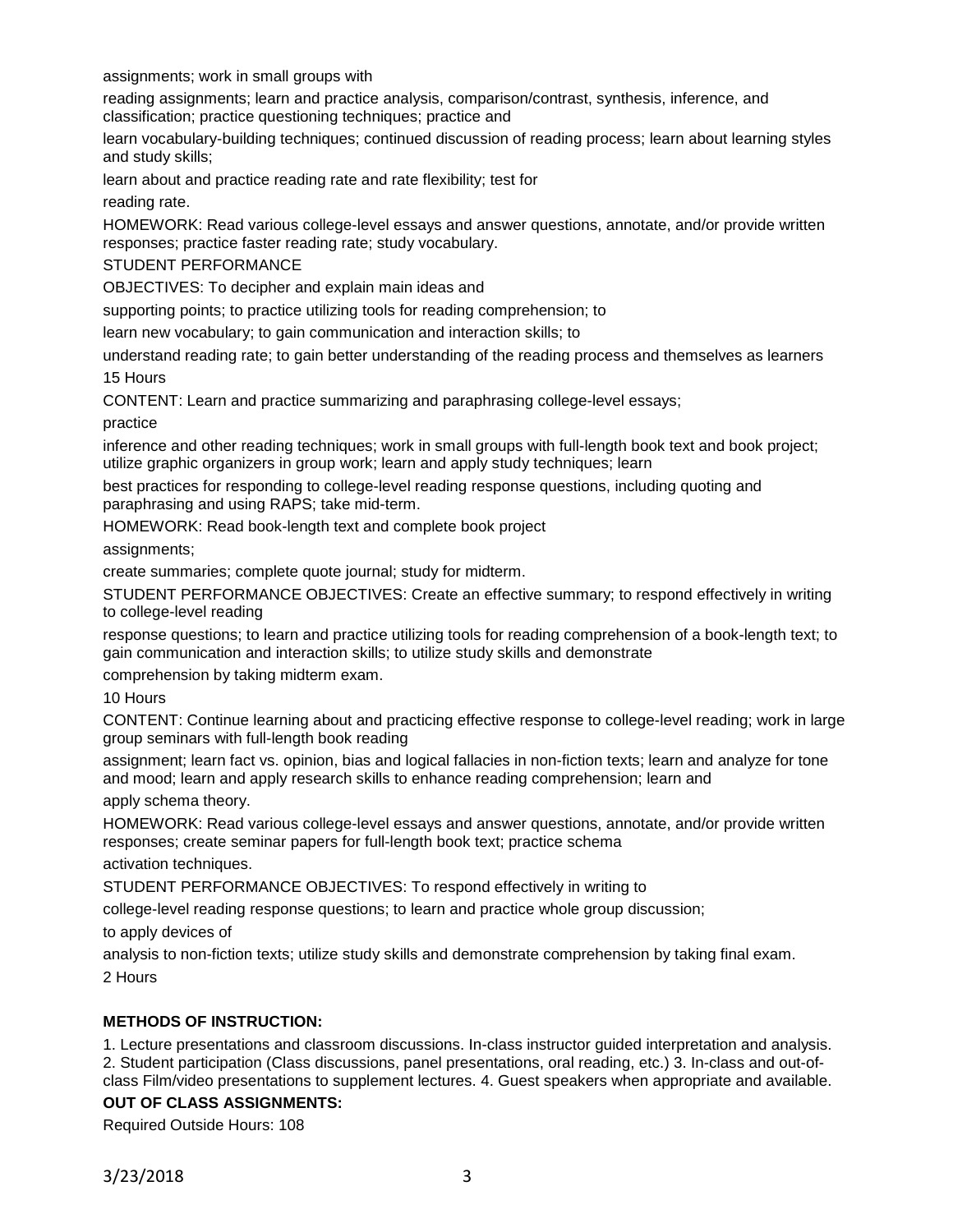Assignment Description: journals, annotations, metacognitive reading assignments, essays, etc.

#### **METHODS OF EVALUATION:**

Writing assignments Percent of total grade: 50.00 % 50% - 70% Written homework; Essay exams; Term papers Objective examinations Percent of total grade: 30.00 % 30% - 50% Multiple choice; True/false; Matching items

## **REPRESENTATIVE TEXTBOOKS:**

Recommended Representative Textbooks Brenda D. Smith. Bridging the Gap: College Reading (12th edition). Pearson,2016. ISBN: 9780134072760 Reading Level of Text, Grade: 10th Verified by: Dana Young Fjeldstad, Mary. The Thoughtful Reader. Wadsworth Cengage Learning,2009. or other appropriate college level text ISBN: 1-4130-3347-4 Reading Level of Text, Grade: 12th Verified by: Jessica Hooper

#### **ARTICULATION and CERTIFICATE INFORMATION**

Associate Degree: GAV A3, effective 200670 CSU GE: IGETC: CSU TRANSFER: Not Transferable UC TRANSFER: Not Transferable

#### SUPPLEMENTAL DATA:

Basic Skills: B Classification: Y Noncredit Category: Y Cooperative Education: Program Status: 1 Program Applicable Special Class Status: N CAN: CAN Sequence: CSU Crosswalk Course Department: CSU Crosswalk Course Number: Prior to College Level: A Non Credit Enhanced Funding: N Funding Agency Code: Y In-Service: N Occupational Course: E Maximum Hours:

3/23/2018 4